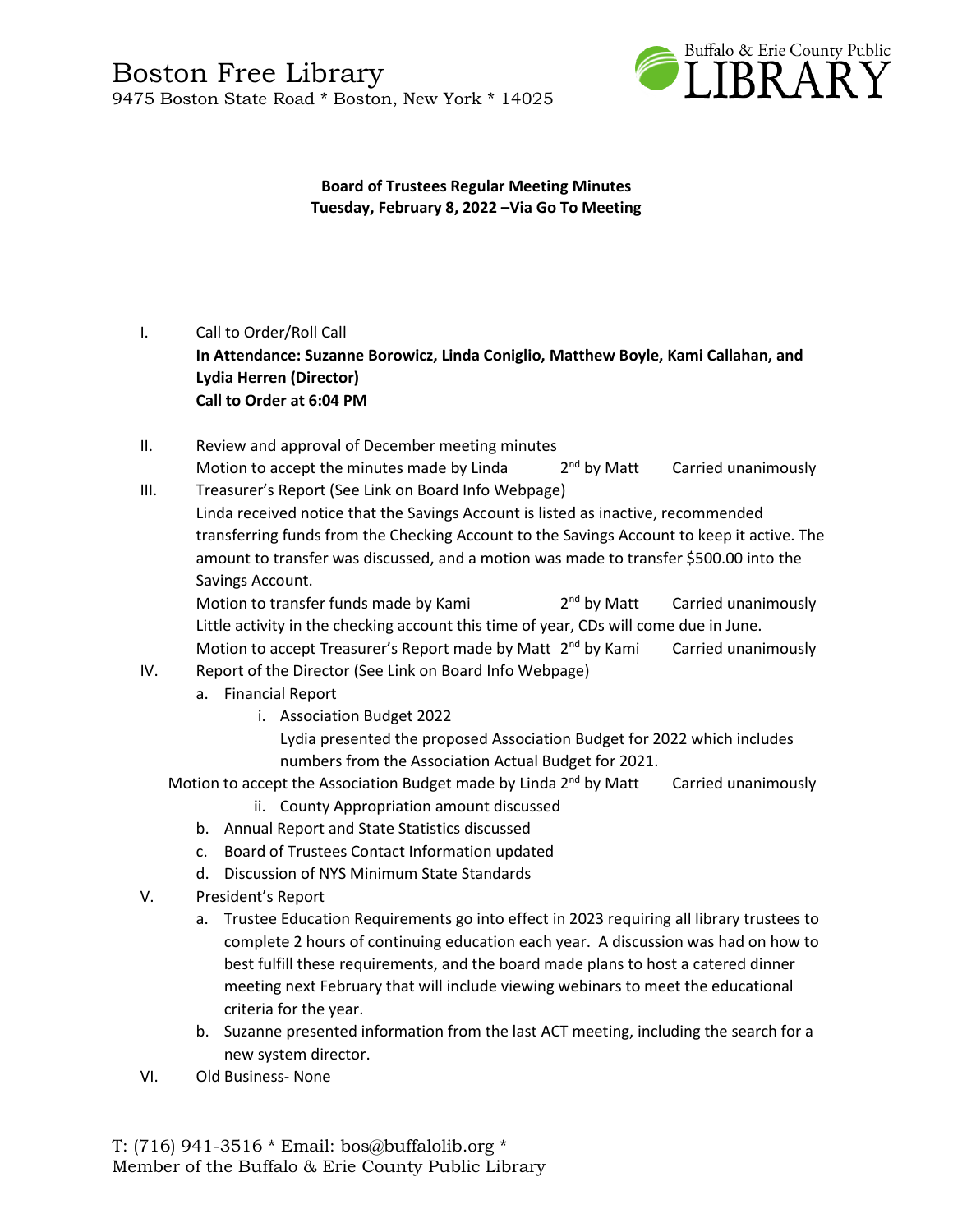# Boston Free Library



- 9475 Boston State Road \* Boston, New York \* 14025
	- VII. New Business
		- a. Annual Policy Review ACTION
			- i. Conflict of Interest Policy
				- 1. Reviewed the policy with board members
				- 2. Each board member must sign a copy of the form by March  $1^{st}$  to be kept on file at the library.
				- ii. Procurement Policy
					- 1. Reviewed the policy and minimal language changes with board members
			- iii. Investment Policy
				- 1. Reviewed the policy and minimal language changes with board members
			- iv. Whistleblower Policy
				- 1. Reviewed the policy and minimal language changes with board members
			- b. FOIL Policy
				- i. Updates from December 2016 (reviewed on a 5 year schedule)
			- c. Rules of Conduct
				- i. Discussion of First Amendment Audits and Rules of Conduct regarding video and photography in the library.
				- ii. As an Association Library, the building is technically "*a private nongovernmental entity"* in regards to FOIL requests and public space requirements. Employees of an Association Library are not considered public employees and therefore are not subject to video recording or photography without their permission.
				- iii. The board agreed to revise the rules of conduct to specify what types of recording and photography are acceptable.
			- d. Petty Cash Policy
				- i. Updates from December 2016 (reviewed on a 5 year schedule)
				- ii. Linda recommended reviewing the Petty Cash Fund on an annual basis to reimburse the Petty Cash fund from the appropriate accounts (mainly supplies and programming funds).
				- iii. The language of the Petty Cash Policy was updated to reflect this.
			- e. RESOLUTION 2022-01 accept updates to all policies listed above Motion made by Linda 2<sup>nd</sup> by Kami Carried unanimously
	- VIII. Adjournment at 6:48 PM Motion to Adjourn made by Matt 2<sup>nd</sup> by Linda Carried unanimously

#### **Reminders:**

*All resolutions must be dated and numbered. Policy review resolution should be sent to BECPL Human Resources department once completed as well.* 

T: (716) 941-3516 \* Email: [bos@buffalolib.org](mailto:bos@buffalolib.org) \* Member of the Buffalo & Erie County Public Library